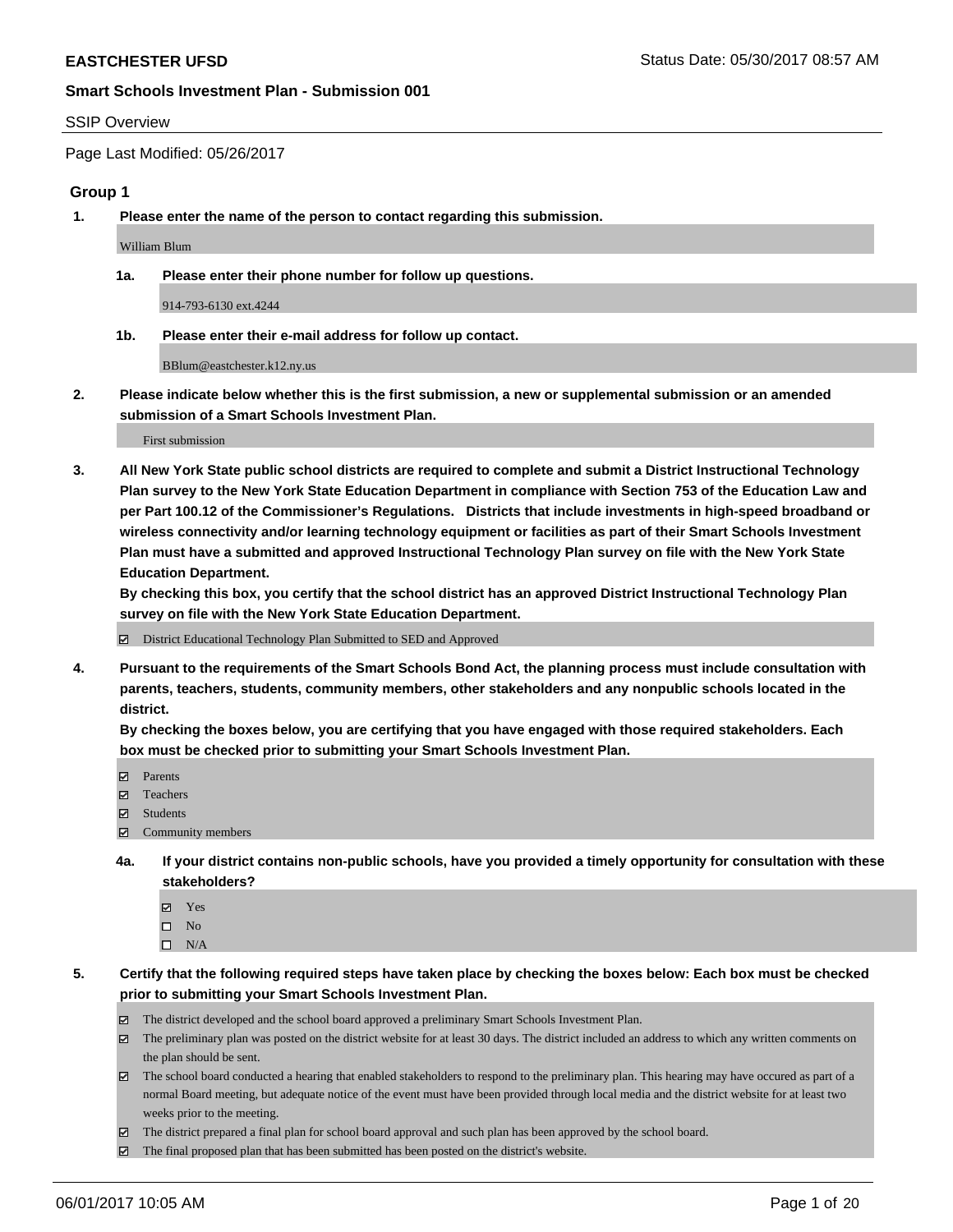#### SSIP Overview

Page Last Modified: 05/26/2017

**5a. Please upload the proposed Smart Schools Investment Plan (SSIP) that was posted on the district's website, along with any supporting materials. Note that this should be different than your recently submitted Educational Technology Survey. The Final SSIP, as approved by the School Board, should also be posted on the website and remain there during the course of the projects contained therein.**

EUFSD SSBA Investment Plan 6-20-16.pdf Project number from SED.pdf Network Switching Cisco 8-11-16 Vandis 0521eer-cis-all1.pdf

**5b. Enter the webpage address where the final Smart Schools Investment Plan is posted. The Plan should remain posted for the life of the included projects.**

http://district.eastchesterschools.org/m2/pluginfile.php/132/mod\_resource/content/2/SSBA%20Investment%20Plan.pdf

**6. Please enter an estimate of the total number of students and staff that will benefit from this Smart Schools Investment Plan based on the cumulative projects submitted to date.**

3,735

**7. An LEA/School District may partner with one or more other LEA/School Districts to form a consortium to pool Smart Schools Bond Act funds for a project that meets all other Smart School Bond Act requirements. Each school district participating in the consortium will need to file an approved Smart Schools Investment Plan for the project and submit a signed Memorandum of Understanding that sets forth the details of the consortium including the roles of each respective district.**

 $\Box$  The district plans to participate in a consortium to partner with other school district(s) to implement a Smart Schools project.

**8. Please enter the name and 6-digit SED Code for each LEA/School District participating in the Consortium.**

| <b>Partner LEA/District</b> | ISED BEDS Code |
|-----------------------------|----------------|
| (No Response)               | (No Response)  |

**9. Please upload a signed Memorandum of Understanding with all of the participating Consortium partners.**

(No Response)

**10. Your district's Smart Schools Bond Act Allocation is:**

\$477,302

**11. Enter the budget sub-allocations by category that you are submitting for approval at this time. If you are not budgeting SSBA funds for a category, please enter 0 (zero.) If the value entered is \$0, you will not be required to complete that survey question.**

|                                              | Sub-        |
|----------------------------------------------|-------------|
|                                              | Allocations |
| <b>School Connectivity</b>                   | 477,271     |
| <b>Connectivity Projects for Communities</b> | $\Omega$    |
| Classroom Technology                         |             |
| Pre-Kindergarten Classrooms                  | $\Omega$    |
| Replace Transportable Classrooms             |             |
| <b>High-Tech Security Features</b>           | 0           |
| Totals:                                      | 477,271     |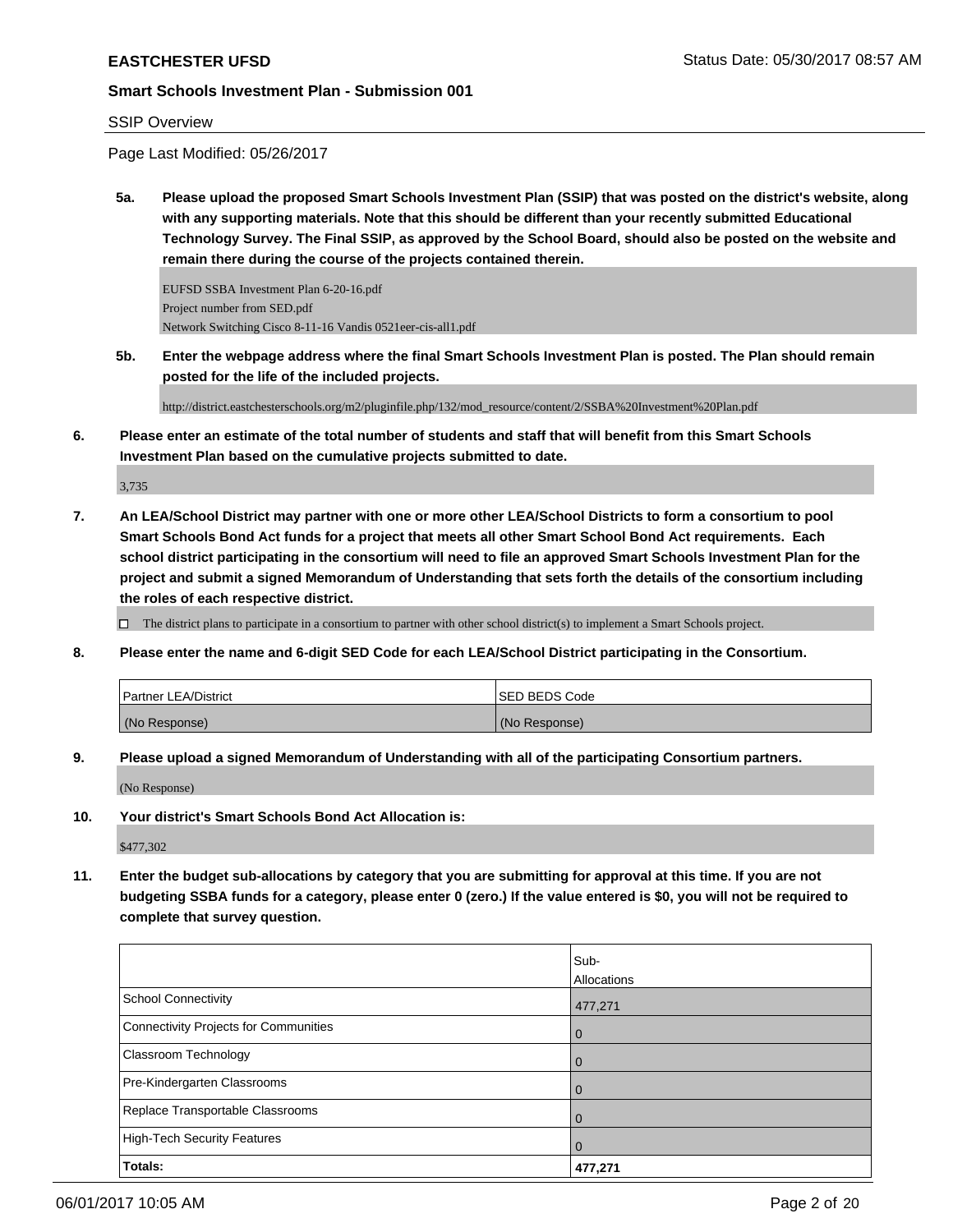#### School Connectivity

Page Last Modified: 05/26/2017

### **Group 1**

- **1. In order for students and faculty to receive the maximum benefit from the technology made available under the Smart Schools Bond Act, their school buildings must possess sufficient connectivity infrastructure to ensure that devices can be used during the school day. Smart Schools Investment Plans must demonstrate that:**
	- **sufficient infrastructure that meets the Federal Communications Commission's 100 Mbps per 1,000 students standard currently exists in the buildings where new devices will be deployed, or**
	- **is a planned use of a portion of Smart Schools Bond Act funds, or**
	- **is under development through another funding source.**

**Smart Schools Bond Act funds used for technology infrastructure or classroom technology investments must increase the number of school buildings that meet or exceed the minimum speed standard of 100 Mbps per 1,000 students and staff within 12 months. This standard may be met on either a contracted 24/7 firm service or a "burstable" capability. If the standard is met under the burstable criteria, it must be:**

**1. Specifically codified in a service contract with a provider, and**

**2. Guaranteed to be available to all students and devices as needed, particularly during periods of high demand, such as computer-based testing (CBT) periods.**

# **Please describe how your district already meets or is planning to meet this standard within 12 months of plan submission.**

Eastchester Schools currently have in place a 1GB connection between five instructional buildings and one administration building, which exceeds minimum standards. Eastchester has in place a managed fiber solution installed and supported by Best Web solutions and invoiced through Southern Westchester Boces to the Eastchester School District. The managed fiber solution put in place will allow the school district to expand our bandwidth to 10GB as our requirements for bandwidth increase in the future. Eastchester connects to Southern Westchester Boces through a 1GB TLS fiber connection provided by Verizon networks which transports a 1GB internet bandwidth connection to the school district from Southern Westchester Boces. Upon the approval of the districts investment plan the districts investment plan the district will purchase and install new network switching hardware and wireless access points that will permit the successful administration of on-line testing.

- **1a. If a district believes that it will be impossible to meet this standard within 12 months, it may apply for a waiver of this requirement, as described on the Smart Schools website. The waiver must be filed and approved by SED prior to submitting this survey.**
	- $\Box$  By checking this box, you are certifying that the school district has an approved waiver of this requirement on file with the New York State Education Department.

#### **2. Connectivity Speed Calculator (Required)**

|                         | I Number of<br>Students | Multiply by<br>100 Kbps | Divide by 1000 Current Speed<br>to Convert to<br>Required<br>Speed in Mb | in Mb | <b>Expected</b><br>Speed to be<br>Attained Within Required<br>12 Months | <b>Expected Date</b><br><b>When</b><br>Speed Will be<br>Met |
|-------------------------|-------------------------|-------------------------|--------------------------------------------------------------------------|-------|-------------------------------------------------------------------------|-------------------------------------------------------------|
| <b>Calculated Speed</b> | 3,235                   | 323.500                 | 323.5                                                                    | 1000  | 1000                                                                    | <b>Currently Met</b>                                        |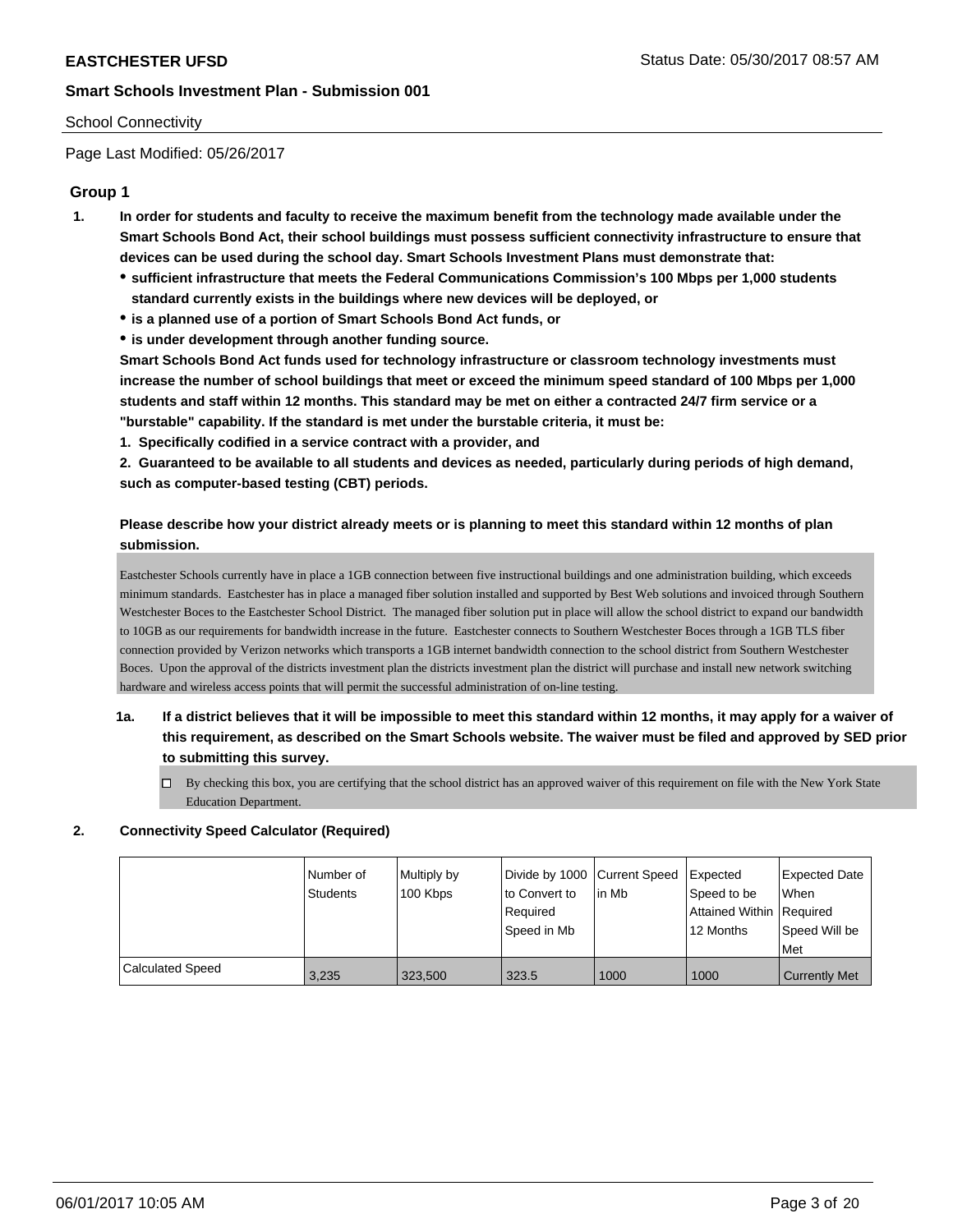#### School Connectivity

Page Last Modified: 05/26/2017

## **3. Describe how you intend to use Smart Schools Bond Act funds for high-speed broadband and/or wireless connectivity projects in school buildings.**

Using the approved Smart Schools Bond Act Funding and Eastchester district funds, the District will purchase and install new network switching equipment that will replace 16 year old existing network switching equipment. Installing a new network switching infrastructure will provide connectivity speeds from 100mb to 10GB and will position the district to meet current bandwidth needs and future bandwidth needs as required. The district will be using district funds to purchase and install additional wireless access points that will provide a comprehensive wireless infrastructure throughout the districts buildings and campus grounds. The combination of the existing managed fiber infrastructure with new network switching equipment and the addition of wireless access points will permit the Eastchester School District to provide a high speed and robust broadband solution.

Eastchester's SSBA submission is for the upgrade and expansion of its network infrastructure and wireless network solution for connectivity. The district plans to purchase a combination of 76 Cisco Catalyst network switches model 3850, 3650-XR and 4500-X, with 10GB capabilities or equivalent switches after receiving approval from NYSED and the SSBA review board. These network switches will be installed throughout six buildings and 23 data rooms or enclosures. EUFSD also plans to purchase with district budgeted funds and the use of an IPA through Southern Westchester Boces additional AeroHive wireless access points that are indoor plenum rated, two radio 3x3:3 802.11 a/b/g/n/ac, 10/100/1000 USB, POE powered or equivalent access points, The wireless access points will be installed throughout six buildings in the District to provide a comprehensive and robust wireless network.

# **4. Describe the linkage between the district's District Instructional Technology Plan and the proposed projects. (There should be a link between your response to this question and your response to Question 1 in Part E. Curriculum and Instruction "What are the district's plans to use digital connectivity and technology to improve teaching and learning?)**

As described in the Eastchester Schools Technology Plan, the District will purchase and install new network switching equipment along with a comprehensive wireless access system that will provide access for Teachers to develop technology skills to integrate technology seamlessly into curriculum and instruction. Doing so will provide children with more authentic learning experiences that will support better retention and meaning of learning. For example, Google maps, You-tube, and other web-based applications provide an authentic way for students to take virtual field trips and visit areas that the district's budget and structure could not otherwise support.

Teaching and learning in the classroom will be enhanced through a "Bring Your Own Device" (BYOD) initiative that will inherently foster a culture and practice of research, collaboration, and communication. Curricular content and textbooks will be made available electronically, to the greatest extent possible, so a student's device will serve as his or her primary, and possibly sole, hub for instructional materials. The Google Applications for Education will provide a unified platform for students to access classroom information, manage curricular content, work collaboratively with peers and teachers, and hold virtual meetings. Courses that promote the STEM (science, technology, engineering, and mathematics) ideals have been added to our course catalog and will become increasingly more robust each year.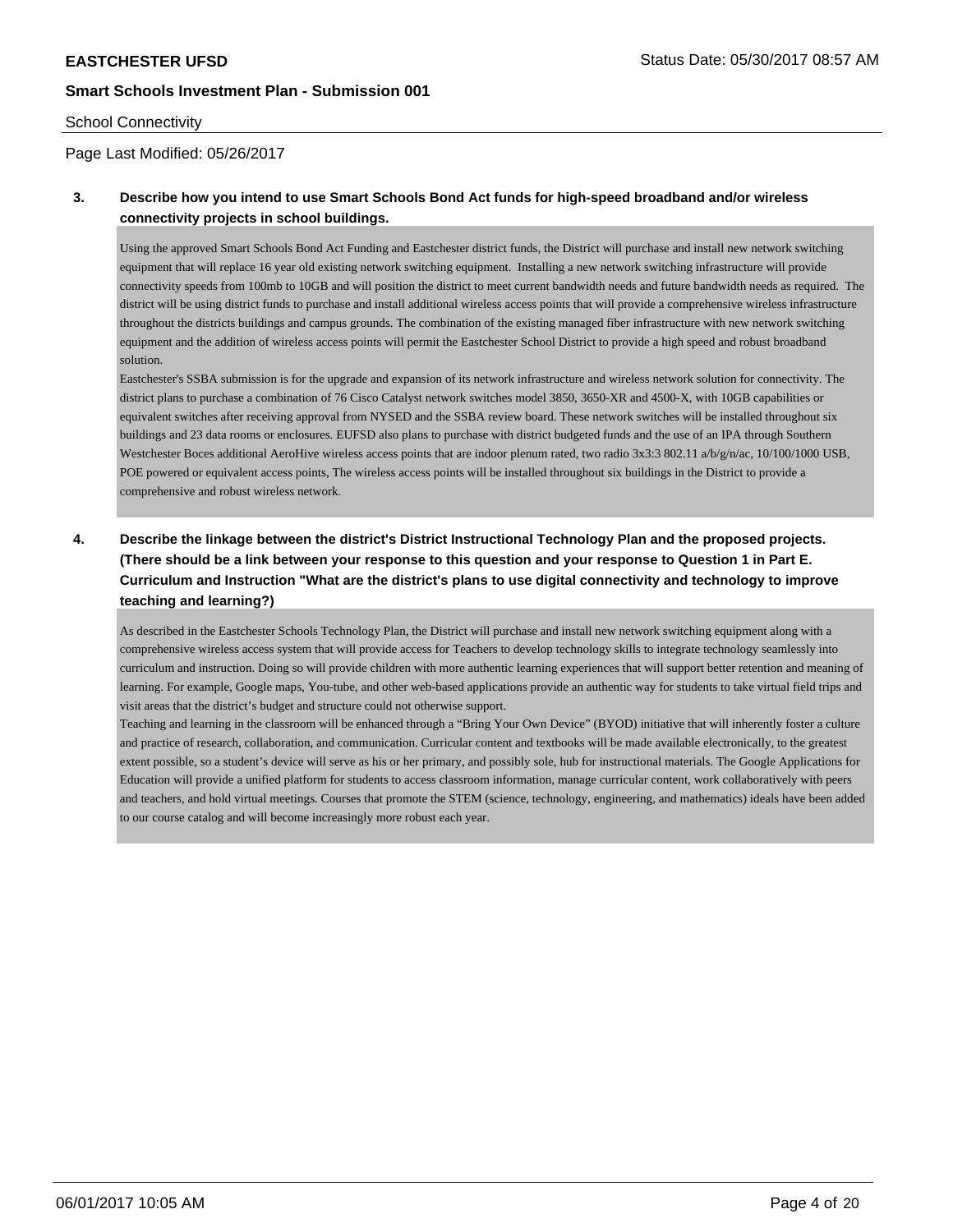#### School Connectivity

Page Last Modified: 05/26/2017

**5. If the district wishes to have students and staff access the Internet from wireless devices within the school building, or in close proximity to it, it must first ensure that it has a robust Wi-Fi network in place that has sufficient bandwidth to meet user demand.**

#### **Please describe how you have quantified this demand and how you plan to meet this demand.**

By using the SSBA funding and district funds Eastchester Schools will upgrade the district network switching infrastructure. By installing a Cisco network switching solution and a comprehensive Aerohive Wireless access solution or equivalent Eastchester will be able to provide 100MB to 10GB broadband connectivity to traditional instructional classroom spaces and the collaborative non-instructional spaces throughout the school district. Upon the completion of the infrastructure upgrades Eastchester will be able to provide teachers, students and our community a learning environment that will support on line learning, collaboration and the ability to be a mobile environment when using a variety of devices for learning. The Eastchester School District has evaluated the age of the equipment that is currently installed and determined that the mix of Baystack, Nortel and AVAYA network switching equipment will not support the districts goal to provide a robust wireless infrastructure and BYOD program to our teachers, students and community when within our campus. We have determined this by working with our manufacturer representatives from AVAYA and also design engineers from Cisco and the Lower Hudson Regional information center (LHRIC). It is the consensus among all parties after evaluating the currently installed equipment which has been in place for 16 years that the equipment has surpassed the manufacturer's end of life notifications and will not provide the connectivity throughput or have the ability to receive upgraded software configurations that would be required to meet the district goals to provide a 100mb to 10GB broadband solution. The district currently uses bandwidth monitoring software such as Cactai to monitor district usage and forecast bandwidth usage demands that will be required for future instructional technology. We are confident that the approval of SSBA funds to replace the districts network switching equipment will meet and exceed the school connectivity requirements and provide a robust infrastructure for instructional technology in our classrooms.

**6. As indicated on Page 5 of the guidance, the Office of Facilities Planning will have to conduct a preliminary review of all capital projects, including connectivity projects.**

**Please indicate on a separate row each project number given to you by the Office of Facilities Planning.**

| Project Number        |  |
|-----------------------|--|
| 66-03-01-03-7-999-BA1 |  |

**7. Certain high-tech security and connectivity infrastructure projects may be eligible for an expedited review process as determined by the Office of Facilities Planning.**

#### **Was your project deemed eligible for streamlined review?**

Yes

**7a. Districts that choose the Streamlined Review Process will be required to certify that they have reviewed all installations with their licensed architect or engineer of record and provide that person's name and license number. The licensed professional must review the products and proposed method of installation prior to implementation and review the work during and after completion in order to affirm that the work was codecompliant, if requested.**

I certify that I have reviewed all installations with a licensed architect or engineer of record.

**8. Include the name and license number of the architect or engineer of record.**

| <b>Name</b>                | License Number |
|----------------------------|----------------|
| <b>KG&amp;D Architects</b> | 19885          |

**9. If you are submitting an allocation for School Connectivity complete this table.**

**Note that the calculated Total at the bottom of the table must equal the Total allocation for this category that you entered in the SSIP Overview overall budget.**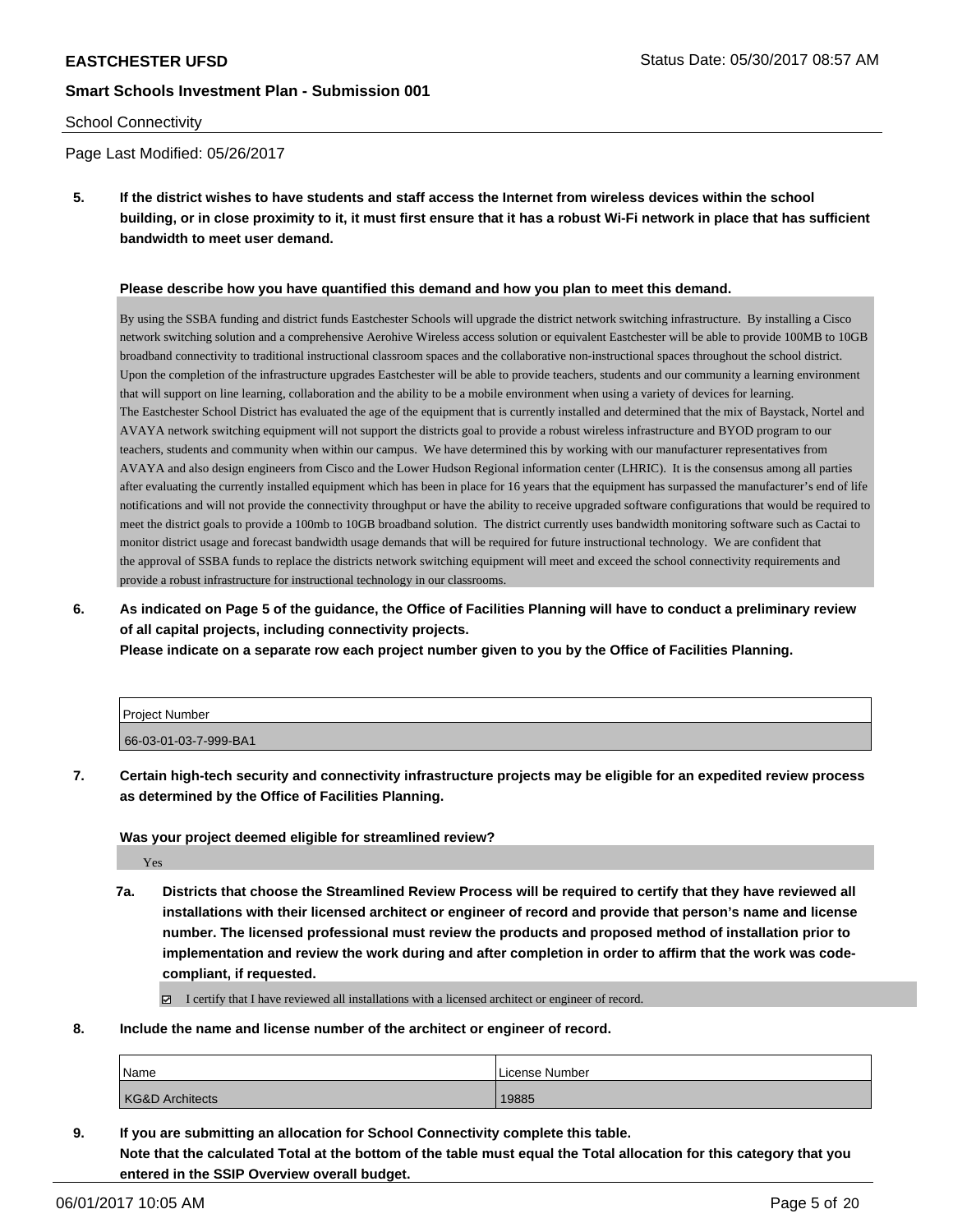School Connectivity

Page Last Modified: 05/26/2017

|                                            | Sub-              |
|--------------------------------------------|-------------------|
|                                            | <b>Allocation</b> |
| Network/Access Costs                       | 395,232           |
| <b>Outside Plant Costs</b>                 | $\overline{0}$    |
| School Internal Connections and Components | 82,039            |
| <b>Professional Services</b>               | $\overline{0}$    |
| Testing                                    | $\overline{0}$    |
| <b>Other Upfront Costs</b>                 | $\overline{0}$    |
| <b>Other Costs</b>                         | $\overline{0}$    |
| Totals:                                    | 477,271           |

**10. Please detail the type, quantity, per unit cost and total cost of the eligible items under each sub-category. This is especially important for any expenditures listed under the "Other" category. All expenditures must be eligible for tax-exempt financing to be reimbursed through the SSBA. Sufficient detail must be provided so that we can verify this is the case. If you have any questions, please contact us directly through smartschools@nysed.gov. NOTE: Wireless Access Points should be included in this category, not under Classroom Educational Technology, except those that will be loaned/purchased for nonpublic schools.**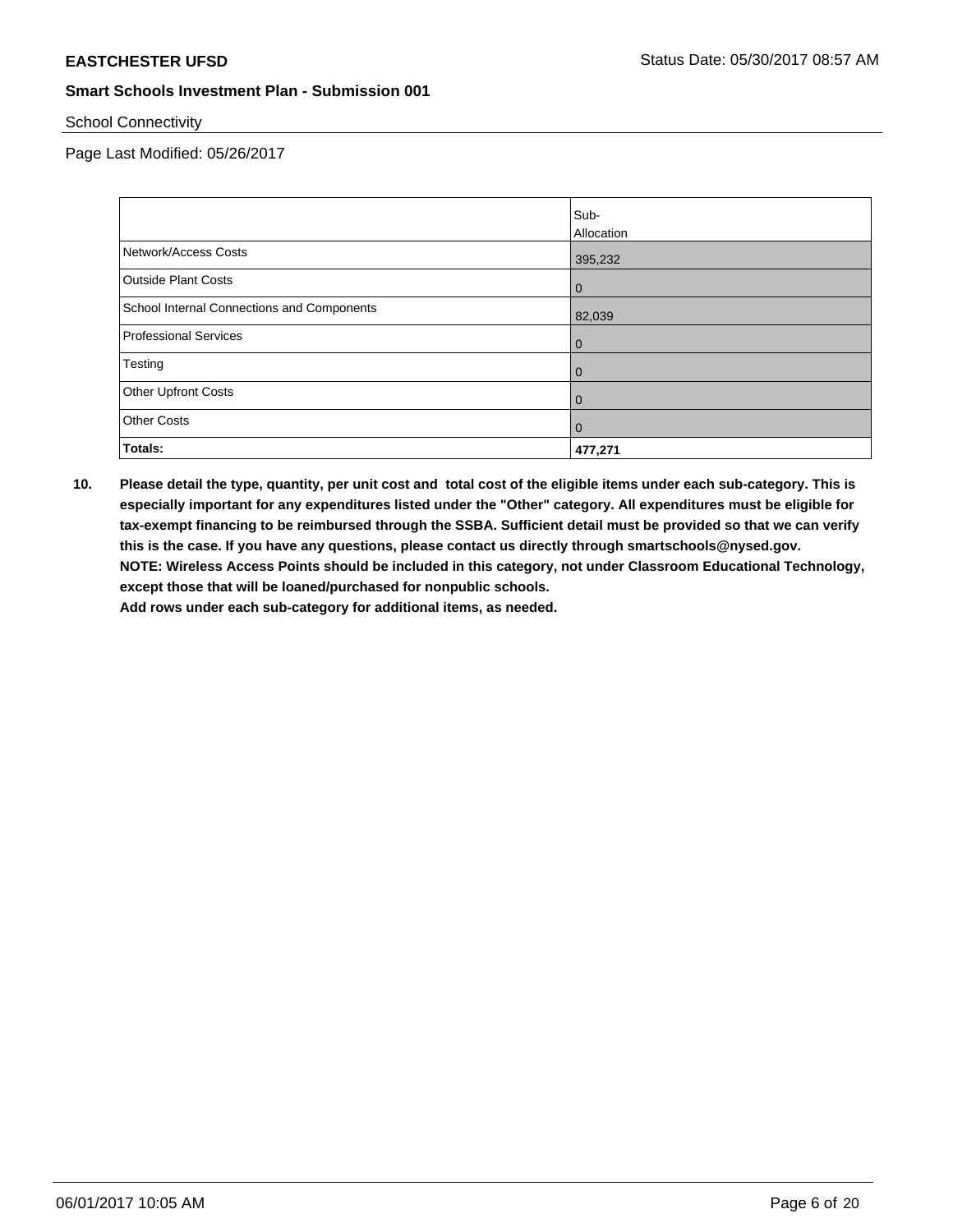# School Connectivity

Page Last Modified: 05/26/2017

| Select the allowable expenditure<br>type.<br>Repeat to add another item under<br>each type. | Item to be purchased                                                                         | Quantity       | Cost per Item | <b>Total Cost</b> |
|---------------------------------------------------------------------------------------------|----------------------------------------------------------------------------------------------|----------------|---------------|-------------------|
| <b>Network/Access Costs</b>                                                                 | EDU-C3850-48F-S CATALYST 3850<br>48PORT FULL POE IP BASE for K12                             | 8              | 6.440         | 51,520            |
| Network/Access Costs                                                                        | WS-C4500X-32SFP+ CATALYST<br>4500-X 32PORT 10GBE IP BASE<br>FRONT-TO-BACK COOLING NO P/S     | $\overline{2}$ | 12,880        | 25,760            |
| <b>Network/Access Costs</b>                                                                 | C3850-NM-2-10G= CATALYST 3850<br>2X10GE NETWORK MODULE                                       | 2              | 1,150         | 2,300             |
| <b>Connections/Components</b>                                                               | SFP-10G-SR-S= 10GBASESR SFP+<br><b>MODULE Enterprise class</b>                               | 30             | 299           | 8,970             |
| <b>Connections/Components</b>                                                               | SFP-10G-LRM= 10GBASE-LRM SFP<br><b>MODULE</b>                                                | 32             | 458           | 14,656            |
| <b>Connections/Components</b>                                                               | Stack-T2-3M= CISCO BLADESWITCH<br><b>3M STACK CABLE</b>                                      | $\mathbf{1}$   | 138           | 138               |
| <b>Connections/Components</b>                                                               | MC-LCST-1M 1MTR LC/ST Mode<br><b>Cond Cable</b>                                              | 36             | 49            | 1,764             |
| <b>Network/Access Costs</b>                                                                 | C4KX-PWR-750AC-R 750W AC<br><b>FRONT TO BACK COOLING POWER</b><br>SUPPLY FOR CATALYST 4500-X | $\overline{4}$ | 920           | 3,680             |
| <b>Connections/Components</b>                                                               | Stack-T2-1M= CISCO BLADESWITCH<br><b>1M STACK CABLE</b>                                      | 12             | 92            | 1,104             |
| <b>Network/Access Costs</b>                                                                 | C4KX-NM-8SFP+ 8 Port 10GBE<br>Network Module for 4500-X                                      | $\overline{2}$ | 3,680         | 7,360             |
| Network/Access Costs                                                                        | EDU-C3650-48PD-L Catalyst 3650 48<br>port 2x10G uplink LAN base K12                          | 64             | 4,186         | 267,904           |
| <b>Network/Access Costs</b>                                                                 | EDU-C3650-24PD-L Catalyst 3650 24<br>port POE 2x10G Uplink LAN Base K12                      | 14             | 2,622         | 36,708            |
| <b>Connections/Components</b>                                                               | C3650-Stack-Kit= Catalyst 3650 Stack<br>Module                                               | 73             | 759           | 55,407            |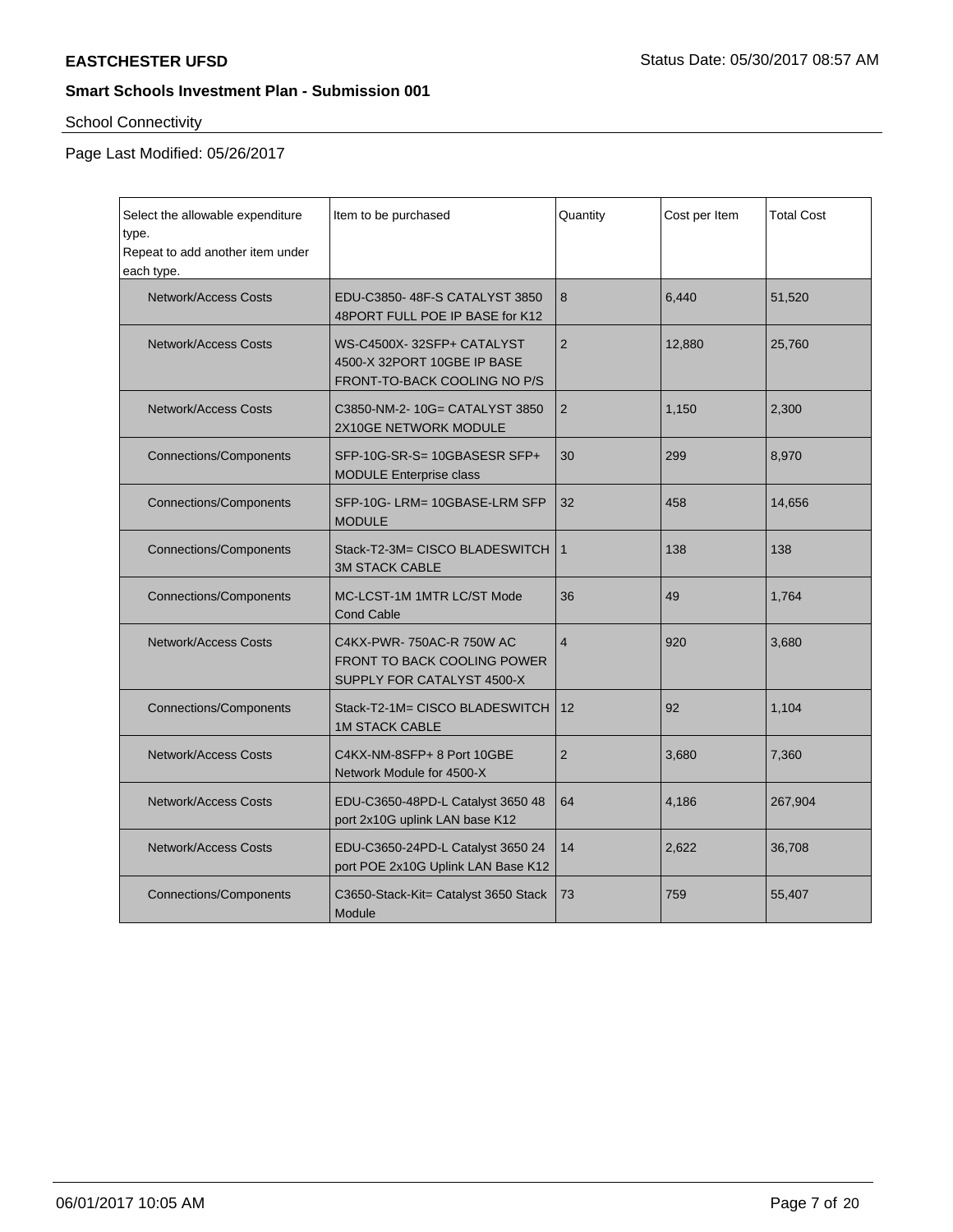Community Connectivity (Broadband and Wireless)

Page Last Modified: 05/22/2017

#### **Group 1**

**1. Describe how you intend to use Smart Schools Bond Act funds for high-speed broadband and/or wireless connectivity projects in the community.**

(No Response)

**2. Please describe how the proposed project(s) will promote student achievement and increase student and/or staff access to the Internet in a manner that enhances student learning and/or instruction outside of the school day and/or school building.**

(No Response)

**3. Community connectivity projects must comply with all the necessary local building codes and regulations (building and related permits are not required prior to plan submission).**

 $\Box$  I certify that we will comply with all the necessary local building codes and regulations.

**4. Please describe the physical location of the proposed investment.**

(No Response)

**5. Please provide the initial list of partners participating in the Community Connectivity Broadband Project, along with their Federal Tax Identification (Employer Identification) number.**

| <b>Project Partners</b> | Federal ID#     |
|-------------------------|-----------------|
| (No Response)           | l (No Response) |

**6. If you are submitting an allocation for Community Connectivity, complete this table. Note that the calculated Total at the bottom of the table must equal the Total allocation for this category that you entered in the SSIP Overview overall budget.**

|                                    | Sub-Allocation |
|------------------------------------|----------------|
| Network/Access Costs               | (No Response)  |
| Outside Plant Costs                | (No Response)  |
| <b>Tower Costs</b>                 | (No Response)  |
| <b>Customer Premises Equipment</b> | (No Response)  |
| <b>Professional Services</b>       | (No Response)  |
| Testing                            | (No Response)  |
| <b>Other Upfront Costs</b>         | (No Response)  |
| <b>Other Costs</b>                 | (No Response)  |
| Totals:                            | 0              |

**7. Please detail the type, quantity, per unit cost and total cost of the eligible items under each sub-category. This is especially important for any expenditures listed under the "Other" category. All expenditures must be capital-bond eligible to be reimbursed through the SSBA. If you have any questions, please contact us directly through smartschools@nysed.gov.**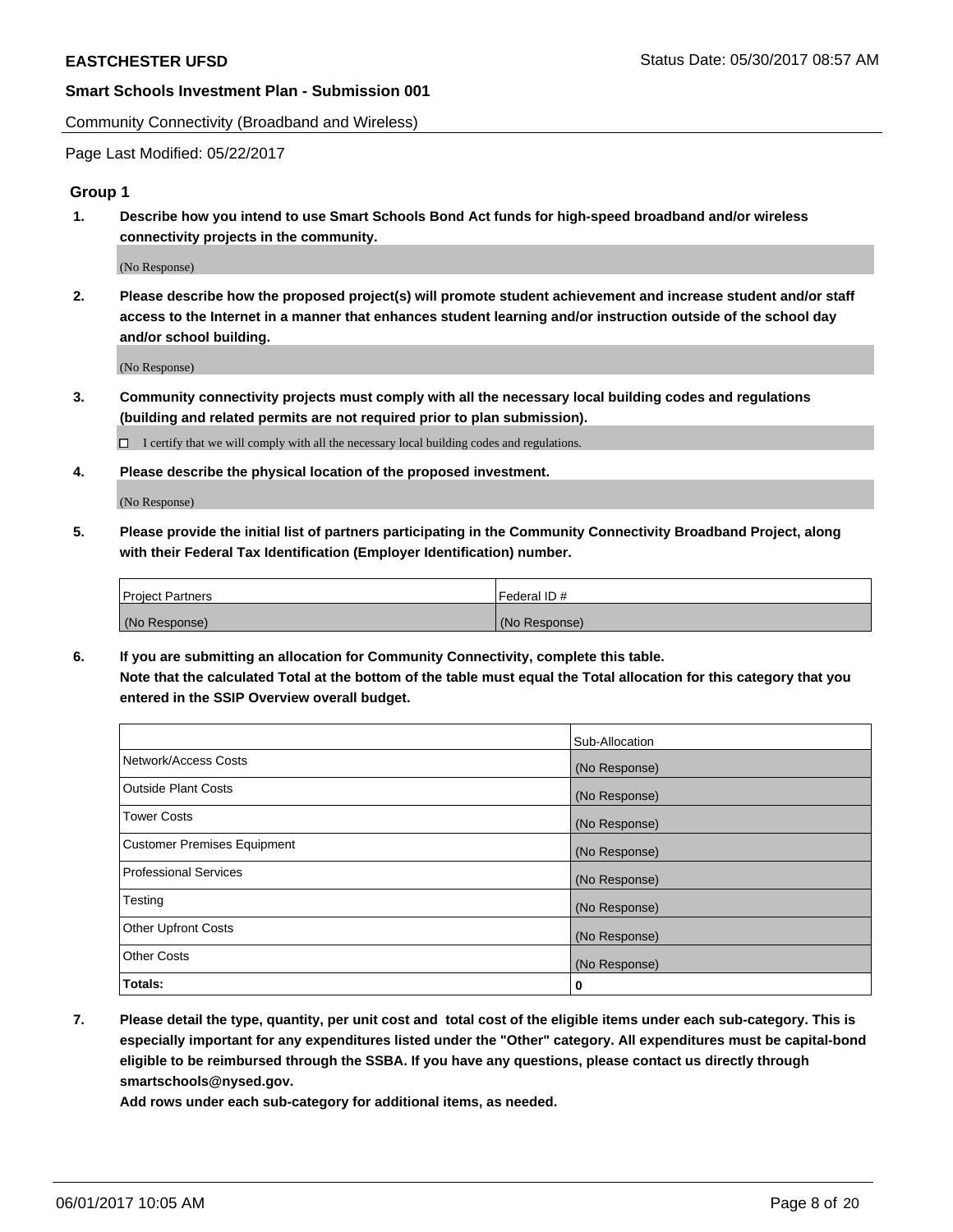Community Connectivity (Broadband and Wireless)

Page Last Modified: 05/22/2017

| Select the allowable expenditure | Item to be purchased | Quantity      | Cost per Item | <b>Total Cost</b> |
|----------------------------------|----------------------|---------------|---------------|-------------------|
| type.                            |                      |               |               |                   |
| Repeat to add another item under |                      |               |               |                   |
| each type.                       |                      |               |               |                   |
| (No Response)                    | (No Response)        | (No Response) | (No Response) | (No Response)     |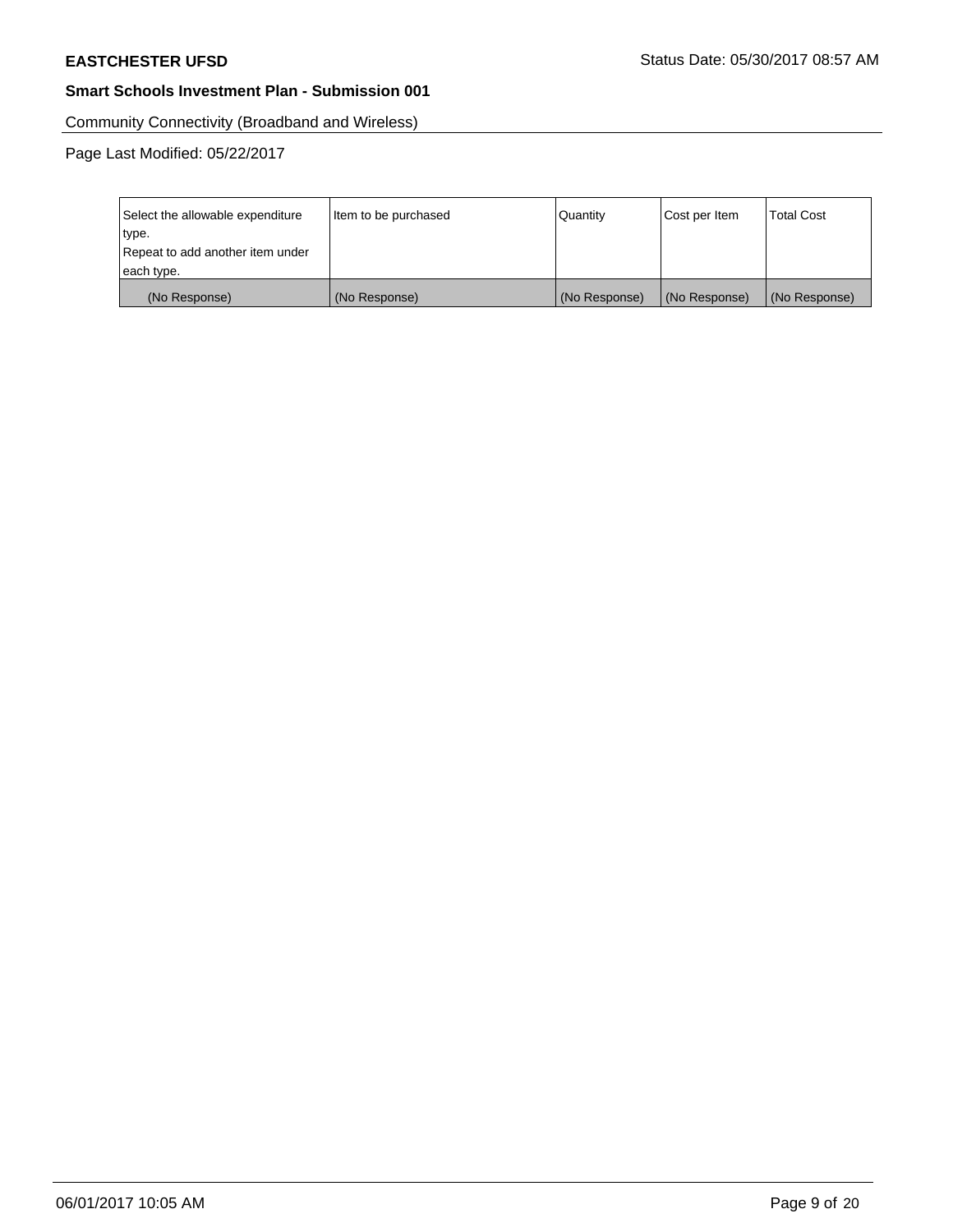### Classroom Learning Technology

Page Last Modified: 05/22/2017

### **Questions**

**1. In order for students and faculty to receive the maximum benefit from the technology made available under the Smart Schools Bond Act, their school buildings must possess sufficient connectivity infrastructure to ensure that devices can be used during the school day. Smart Schools Investment Plans must demonstrate that sufficient infrastructure that meets the Federal Communications Commission's 100 Mbps per 1,000 students standard currently exists in the buildings where new devices will be deployed, or is a planned use of a portion of Smart Schools Bond Act funds, or is under development through another funding source.**

**Smart Schools Bond Act funds used for technology infrastructure or classroom technology investments must increase the number of school buildings that meet or exceed the minimum speed standard of 100 Mbps per 1,000 students and staff within 12 months. This standard may be met on either a contracted 24/7 firm service or a "burstable" capability. If the standard is met under the burstable criteria, it must be:**

- **1. Specifically codified in a service contract with a provider, and**
- **2. Guaranteed to be available to all students and devices as needed, particularly during periods of high demand, such as computer-based testing (CBT) periods.**

**Please describe how your district already meets or is planning to meet this standard within 12 months of plan submission.**

(No Response)

- **1a. If a district believes that it will be impossible to meet this standard within 12 months, it may apply for a waiver of this requirement, as described on the Smart Schools website. The waiver must be filed and approved by SED prior to submitting this survey.**
	- $\Box$  By checking this box, you are certifying that the school district has an approved waiver of this requirement on file with the New York State Education Department.

#### **2. Connectivity Speed Calculator (Required)**

|                         | l Number of<br>Students | Multiply by<br>100 Kbps | Divide by 1000   Current Speed<br>to Convert to<br>Required<br>Speed in Mb | lin Mb           | Expected<br>Speed to be<br>Attained Within Required<br>12 Months | <b>Expected Date</b><br>When<br>Speed Will be<br>Met |
|-------------------------|-------------------------|-------------------------|----------------------------------------------------------------------------|------------------|------------------------------------------------------------------|------------------------------------------------------|
| <b>Calculated Speed</b> | (No<br>Response)        | (No Response)           | (No<br>Response)                                                           | (No<br>Response) | (No<br>Response)                                                 | (No<br>Response)                                     |

**3. If the district wishes to have students and staff access the Internet from wireless devices within the school building, or in close proximity to it, it must first ensure that it has a robust Wi-Fi network in place that has sufficient bandwidth to meet user demand.**

**Please describe how you have quantified this demand and how you plan to meet this demand.**

(No Response)

**4. All New York State public school districts are required to complete and submit an Instructional Technology Plan survey to the New York State Education Department in compliance with Section 753 of the Education Law and per Part 100.12 of the Commissioner's Regulations.**

**Districts that include educational technology purchases as part of their Smart Schools Investment Plan must have a submitted and approved Instructional Technology Plan survey on file with the New York State Education Department.**

 $\Box$  By checking this box, you are certifying that the school district has an approved Instructional Technology Plan survey on file with the New York State Education Department.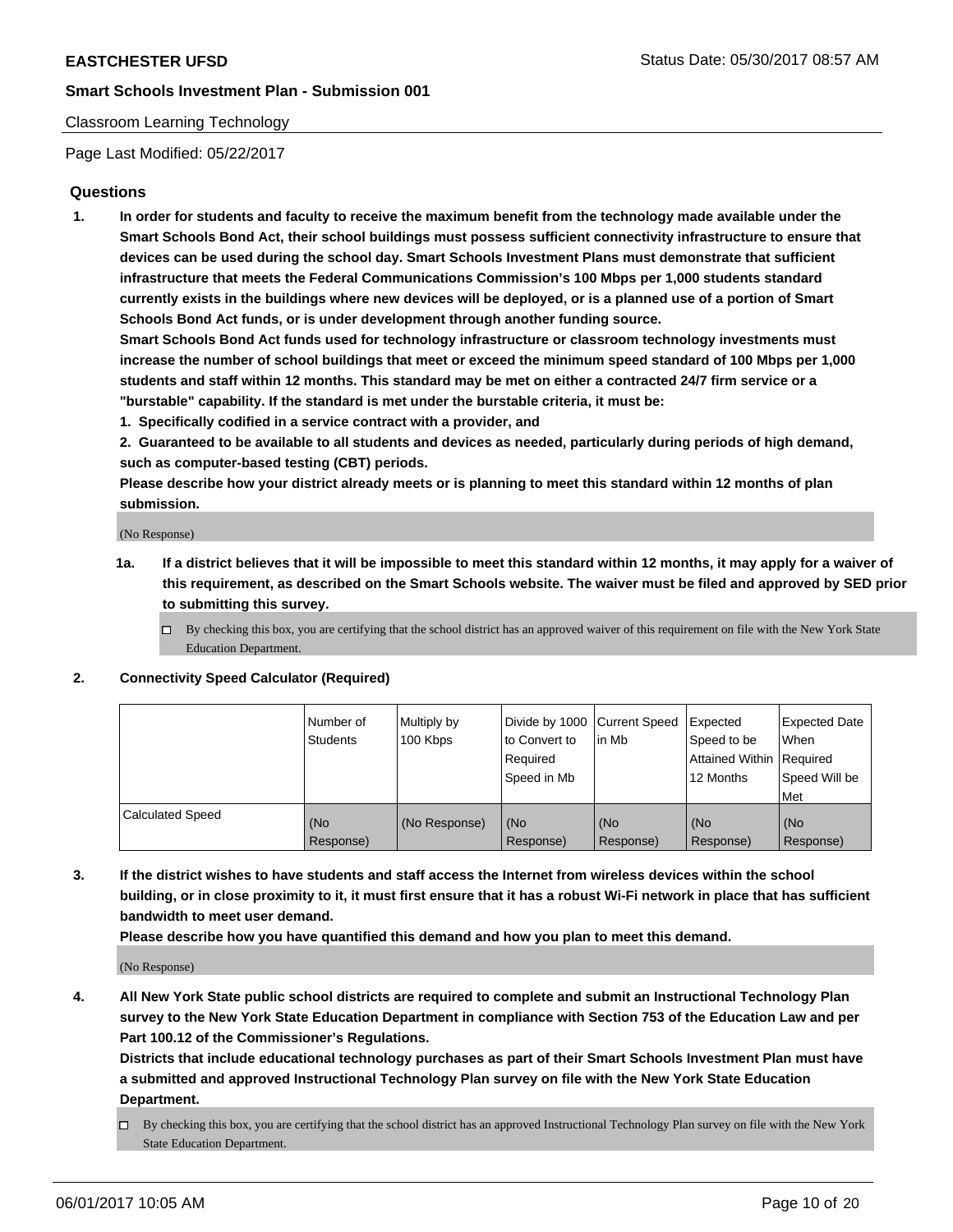#### Classroom Learning Technology

Page Last Modified: 05/22/2017

**5. Describe the devices you intend to purchase and their compatibility with existing or planned platforms or systems. Specifically address the adequacy of each facility's electrical, HVAC and other infrastructure necessary to install and support the operation of the planned technology.**

(No Response)

- **6. Describe how the proposed technology purchases will:**
	- **> enhance differentiated instruction;**
	- **> expand student learning inside and outside the classroom;**
	- **> benefit students with disabilities and English language learners; and**
	- **> contribute to the reduction of other learning gaps that have been identified within the district.**

**The expectation is that districts will place a priority on addressing the needs of students who struggle to succeed in a rigorous curriculum. Responses in this section should specifically address this concern and align with the district's Instructional Technology Plan (in particular Question 2 of E. Curriculum and Instruction: "Does the district's instructional technology plan address the needs of students with disabilities to ensure equitable access to instruction, materials and assessments?" and Question 3 of the same section: "Does the district's instructional technology plan address the provision of assistive technology specifically for students with disabilities to ensure access to and participation in the general curriculum?"**

(No Response)

**7. Where appropriate, describe how the proposed technology purchases will enhance ongoing communication with parents and other stakeholders and help the district facilitate technology-based regional partnerships, including distance learning and other efforts.**

(No Response)

**8. Describe the district's plan to provide professional development to ensure that administrators, teachers and staff can employ the technology purchased to enhance instruction successfully.**

**Note: This response should be aligned and expanded upon in accordance with your district's response to Question 1 of F. Professional Development of your Instructional Technology Plan: "Please provide a summary of professional development offered to teachers and staff, for the time period covered by this plan, to support technology to enhance teaching and learning. Please include topics, audience and method of delivery within your summary."**

(No Response)

- **9. Districts must contact the SUNY/CUNY teacher preparation program that supplies the largest number of the district's new teachers to request advice on innovative uses and best practices at the intersection of pedagogy and educational technology.**
	- By checking this box, you certify that you have contacted the SUNY/CUNY teacher preparation program that supplies the largest number of your new teachers to request advice on these issues.
	- **9a. Please enter the name of the SUNY or CUNY Institution that you contacted.**

(No Response)

**9b. Enter the primary Institution phone number.**

(No Response)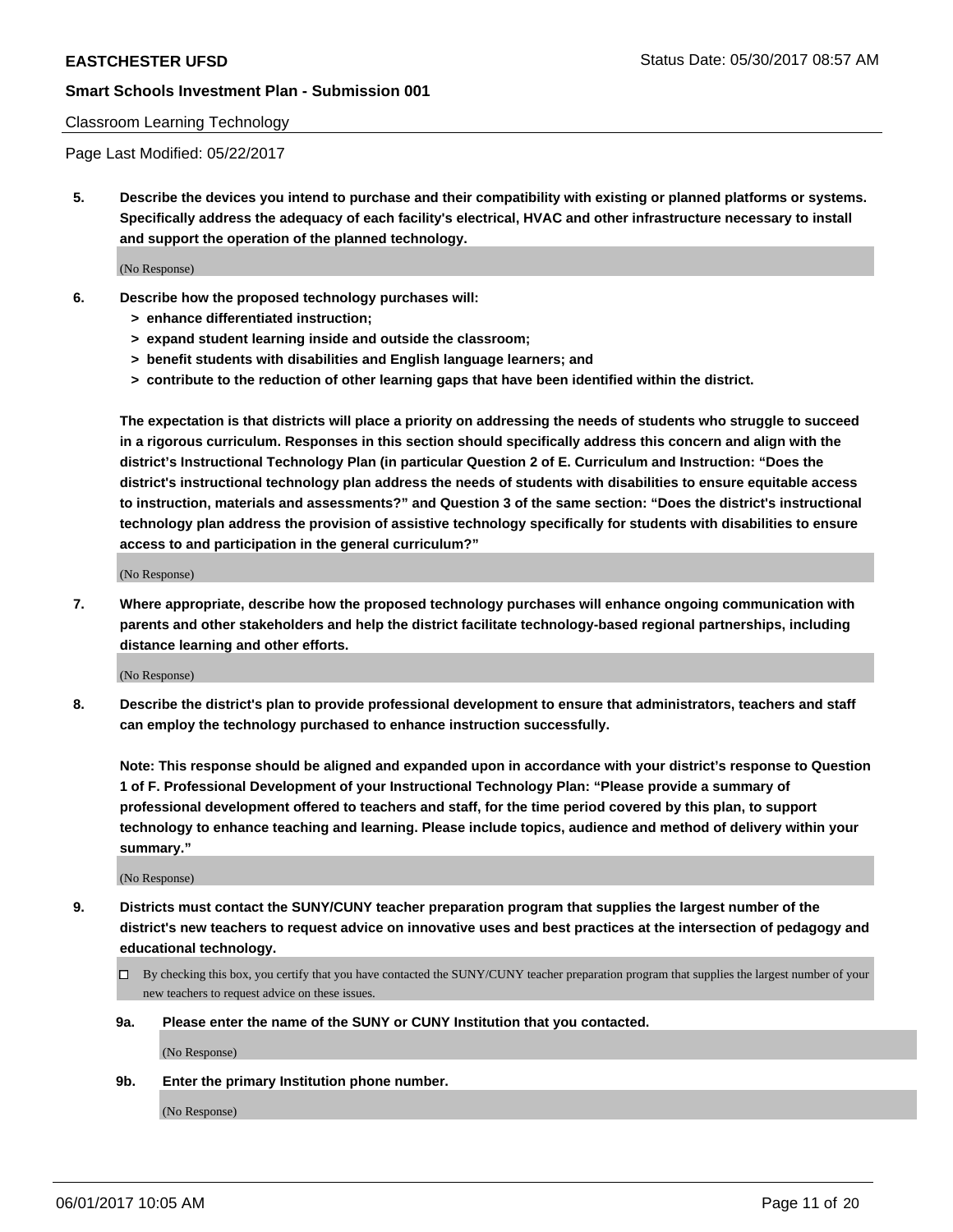### Classroom Learning Technology

Page Last Modified: 05/22/2017

**9c. Enter the name of the contact person with whom you consulted and/or will be collaborating with on innovative uses of technology and best practices.**

(No Response)

**10. A district whose Smart Schools Investment Plan proposes the purchase of technology devices and other hardware must account for nonpublic schools in the district.**

**Are there nonpublic schools within your school district?**

Yes

 $\square$  No

**11. Nonpublic Classroom Technology Loan Calculator**

**The Smart Schools Bond Act provides that any Classroom Learning Technology purchases made using Smart Schools funds shall be lent, upon request, to nonpublic schools in the district. However, no school district shall be required to loan technology in amounts greater than the total obtained and spent on technology pursuant to the Smart Schools Bond Act and the value of such loan may not exceed the total of \$250 multiplied by the nonpublic school enrollment in the base year at the time of enactment.**

**See:**

**http://www.p12.nysed.gov/mgtserv/smart\_schools/docs/Smart\_Schools\_Bond\_Act\_Guidance\_04.27.15\_Final.pdf.**

|                                       | 1. Classroom   | l 2. Public   | 3. Nonpublic | l 4. Sum of | 15. Total Per                                                                                 | 6. Total       |
|---------------------------------------|----------------|---------------|--------------|-------------|-----------------------------------------------------------------------------------------------|----------------|
|                                       | Technology     | Enrollment    | Enrollment   | Public and  | Pupil Sub-                                                                                    | Nonpublic Loan |
|                                       | Sub-allocation | $(2014 - 15)$ | $(2014-15)$  | l Nonpublic | allocation                                                                                    | Amount         |
|                                       |                |               |              | Enrollment  |                                                                                               |                |
| Calculated Nonpublic Loan<br>  Amount |                |               |              |             | (No Response)   (No Response)   (No Response)   (No Response)   (No Response)   (No Response) |                |

**12. To ensure the sustainability of technology purchases made with Smart Schools funds, districts must demonstrate a long-term plan to maintain and replace technology purchases supported by Smart Schools Bond Act funds. This sustainability plan shall demonstrate a district's capacity to support recurring costs of use that are ineligible for Smart Schools Bond Act funding such as device maintenance, technical support, Internet and wireless fees, maintenance of hotspots, staff professional development, building maintenance and the replacement of incidental items. Further, such a sustainability plan shall include a long-term plan for the replacement of purchased devices and equipment at the end of their useful life with other funding sources.**

 $\Box$  By checking this box, you certify that the district has a sustainability plan as described above.

**13. Districts must ensure that devices purchased with Smart Schools Bond funds will be distributed, prepared for use, maintained and supported appropriately. Districts must maintain detailed device inventories in accordance with generally accepted accounting principles.**

By checking this box, you certify that the district has a distribution and inventory management plan and system in place.

**14. If you are submitting an allocation for Classroom Learning Technology complete this table. Note that the calculated Total at the bottom of the table must equal the Total allocation for this category that you entered in the SSIP Overview overall budget.**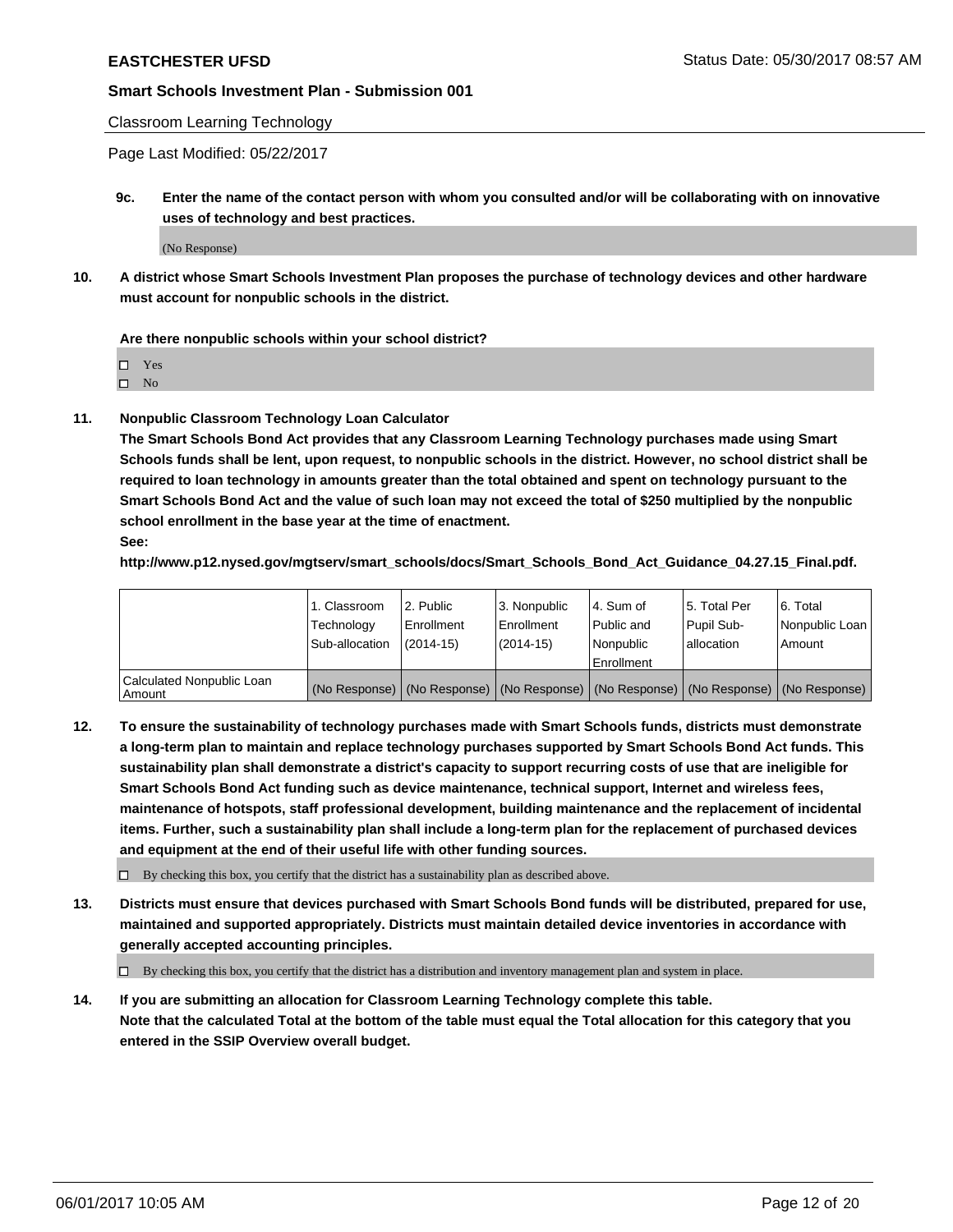### Classroom Learning Technology

Page Last Modified: 05/22/2017

|                          | Sub-Allocation |
|--------------------------|----------------|
| Interactive Whiteboards  | (No Response)  |
| Computer Servers         | (No Response)  |
| <b>Desktop Computers</b> | (No Response)  |
| <b>Laptop Computers</b>  | (No Response)  |
| <b>Tablet Computers</b>  | (No Response)  |
| <b>Other Costs</b>       | (No Response)  |
| Totals:                  | 0              |

**15. Please detail the type, quantity, per unit cost and total cost of the eligible items under each sub-category. This is especially important for any expenditures listed under the "Other" category. All expenditures must be capital-bond eligible to be reimbursed through the SSBA. If you have any questions, please contact us directly through smartschools@nysed.gov.**

**Please specify in the "Item to be Purchased" field which specific expenditures and items are planned to meet the district's nonpublic loan requirement, if applicable.**

**NOTE: Wireless Access Points that will be loaned/purchased for nonpublic schools should ONLY be included in this category, not under School Connectivity, where public school districts would list them.**

| (No Response)                    | (No Response)        | (No Response) | (No Response) | (No Response)     |
|----------------------------------|----------------------|---------------|---------------|-------------------|
| each type.                       |                      |               |               |                   |
| Repeat to add another item under |                      |               |               |                   |
| ∣type.                           |                      |               |               |                   |
| Select the allowable expenditure | Item to be Purchased | Quantity      | Cost per Item | <b>Total Cost</b> |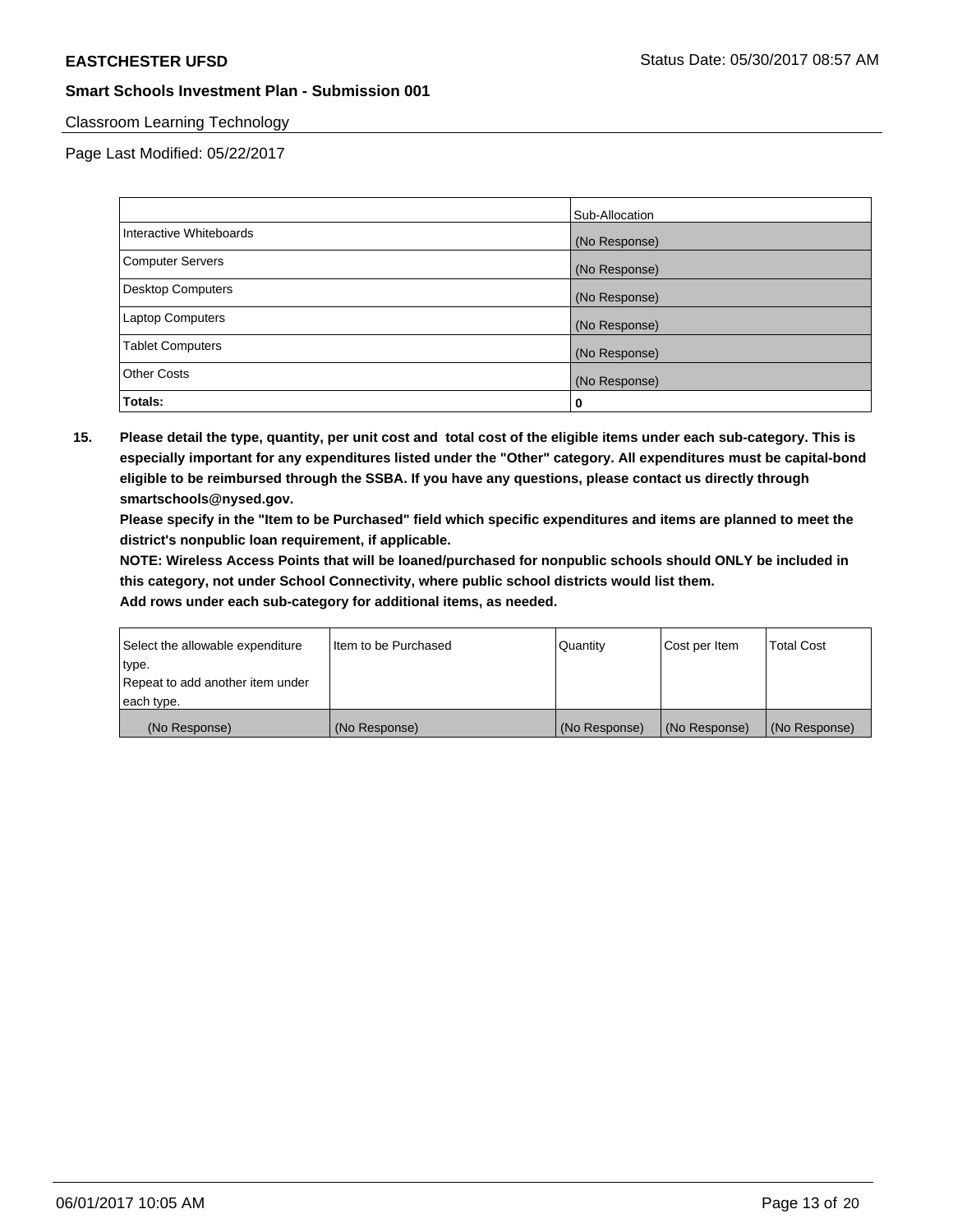#### Pre-Kindergarten Classrooms

Page Last Modified: 05/19/2017

#### **Group 1**

**1. Provide information regarding how and where the district is currently serving pre-kindergarten students and justify the need for additional space with enrollment projections over 3 years.**

(No Response)

- **2. Describe the district's plan to construct, enhance or modernize education facilities to accommodate prekindergarten programs. Such plans must include:**
	- **Specific descriptions of what the district intends to do to each space;**
	- **An affirmation that pre-kindergarten classrooms will contain a minimum of 900 square feet per classroom;**
	- **The number of classrooms involved;**
	- **The approximate construction costs per classroom; and**
	- **Confirmation that the space is district-owned or has a long-term lease that exceeds the probable useful life of the improvements.**

(No Response)

**3. Smart Schools Bond Act funds may only be used for capital construction costs. Describe the type and amount of additional funds that will be required to support ineligible ongoing costs (e.g. instruction, supplies) associated with any additional pre-kindergarten classrooms that the district plans to add.**

(No Response)

**4. All plans and specifications for the erection, repair, enlargement or remodeling of school buildings in any public school district in the State must be reviewed and approved by the Commissioner. Districts that plan capital projects using their Smart Schools Bond Act funds will undergo a Preliminary Review Process by the Office of Facilities Planning.**

**Please indicate on a separate row each project number given to you by the Office of Facilities Planning.**

| Project Number |  |
|----------------|--|
| (No Response)  |  |

**5. If you have made an allocation for Pre-Kindergarten Classrooms, complete this table. Note that the calculated Total at the bottom of the table must equal the Total allocation for this category that you entered in the SSIP Overview overall budget.**

| Totals:                                  | 0              |
|------------------------------------------|----------------|
| Other Costs                              | (No Response)  |
| Enhance/Modernize Educational Facilities | (No Response)  |
| Construct Pre-K Classrooms               | (No Response)  |
|                                          | Sub-Allocation |

**6. Please detail the type, quantity, per unit cost and total cost of the eligible items under each sub-category. This is especially important for any expenditures listed under the "Other" category. All expenditures must be capital-bond eligible to be reimbursed through the SSBA. If you have any questions, please contact us directly through smartschools@nysed.gov.**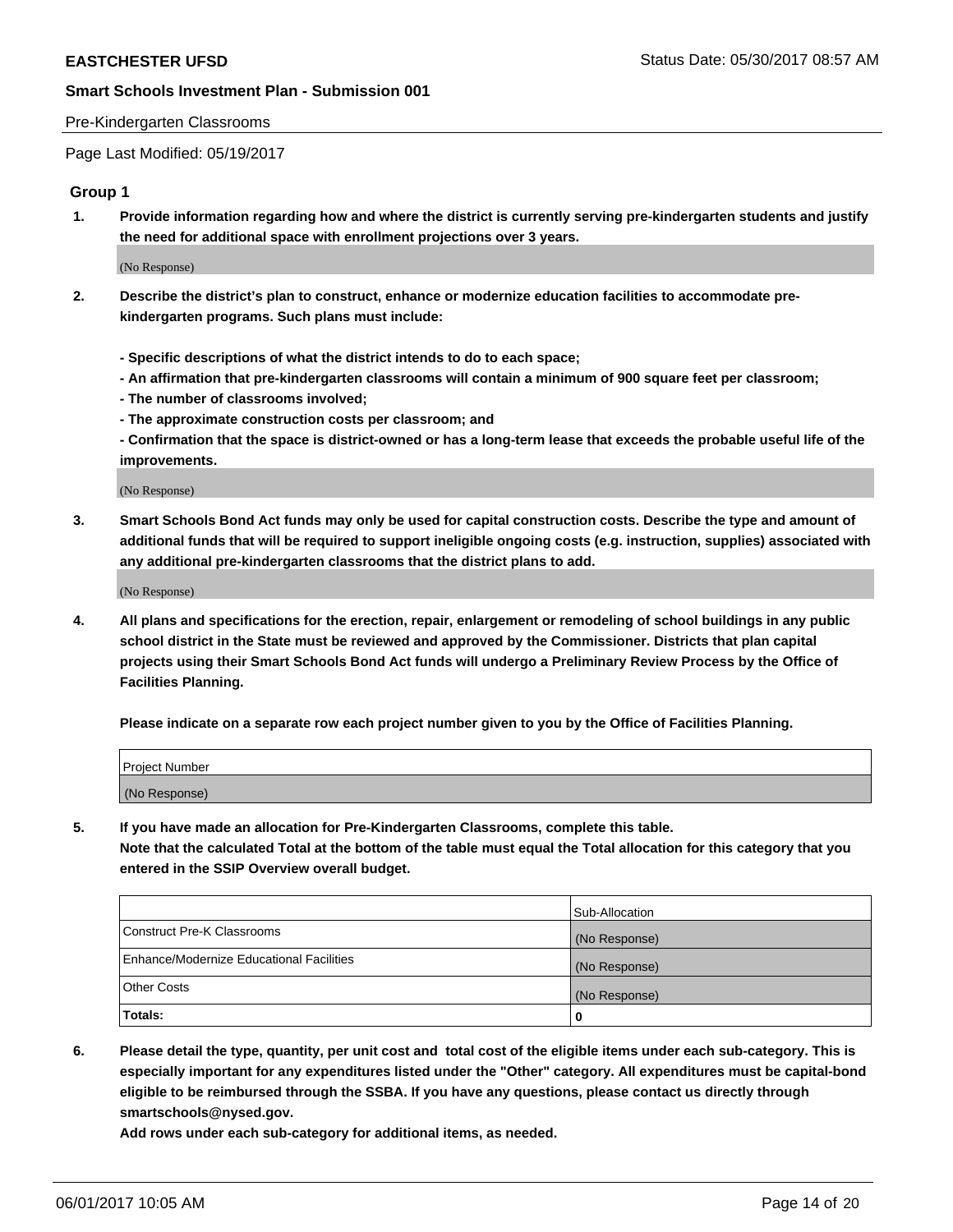# Pre-Kindergarten Classrooms

Page Last Modified: 05/19/2017

| Select the allowable expenditure | Item to be purchased | Quantity      | Cost per Item | <b>Total Cost</b> |
|----------------------------------|----------------------|---------------|---------------|-------------------|
| type.                            |                      |               |               |                   |
| Repeat to add another item under |                      |               |               |                   |
| each type.                       |                      |               |               |                   |
| (No Response)                    | (No Response)        | (No Response) | (No Response) | (No Response)     |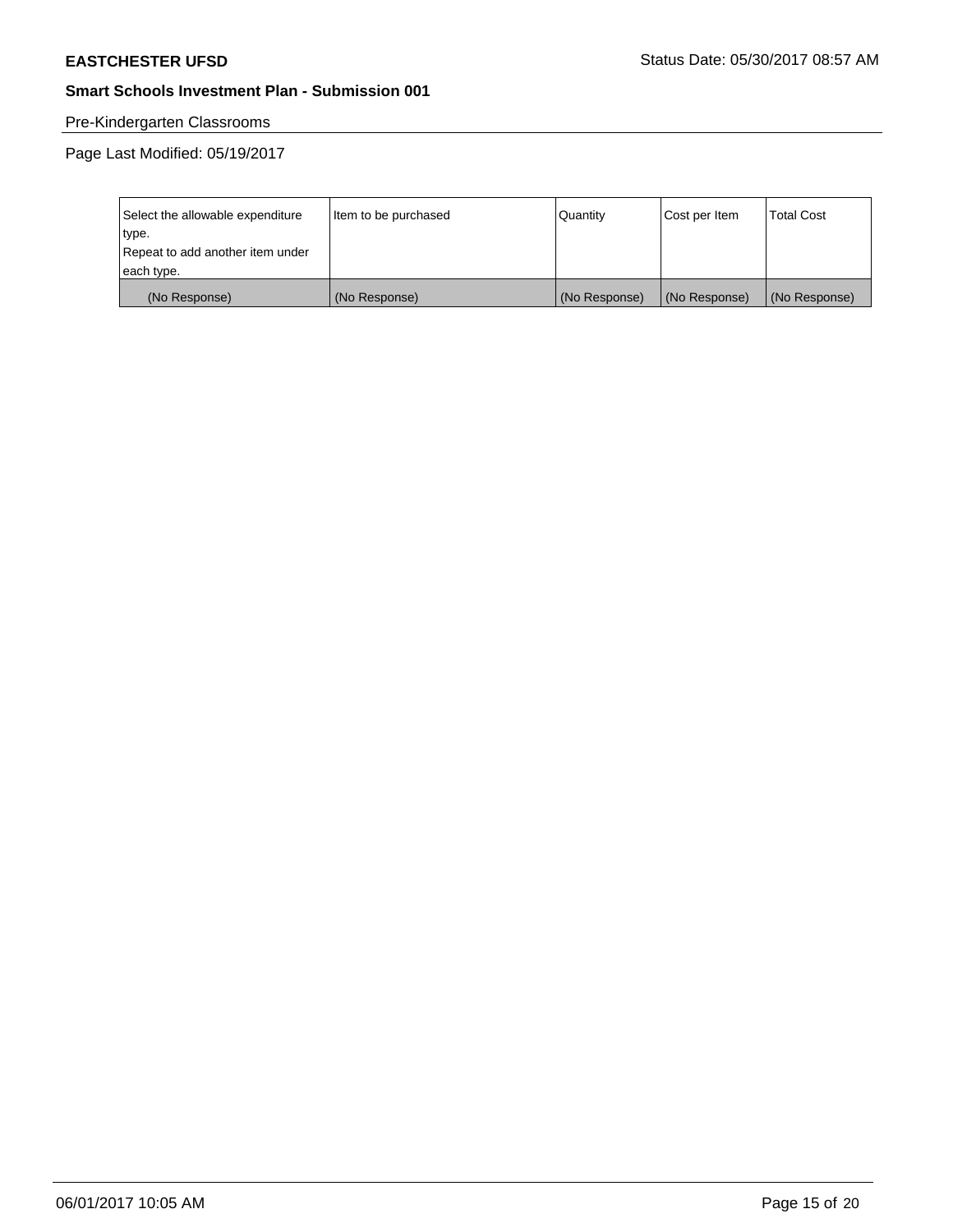#### Replace Transportable Classrooms

Page Last Modified: 05/19/2017

#### **Group 1**

**1. Describe the district's plan to construct, enhance or modernize education facilities to provide high-quality instructional space by replacing transportable classrooms.**

(No Response)

**2. All plans and specifications for the erection, repair, enlargement or remodeling of school buildings in any public school district in the State must be reviewed and approved by the Commissioner. Districts that plan capital projects using their Smart Schools Bond Act funds will undergo a Preliminary Review Process by the Office of Facilities Planning.**

**Please indicate on a separate row each project number given to you by the Office of Facilities Planning.**

| Project Number |  |
|----------------|--|
| (No Response)  |  |

**3. For large projects that seek to blend Smart Schools Bond Act dollars with other funds, please note that Smart Schools Bond Act funds can be allocated on a pro rata basis depending on the number of new classrooms built that directly replace transportable classroom units.**

**If a district seeks to blend Smart Schools Bond Act dollars with other funds describe below what other funds are being used and what portion of the money will be Smart Schools Bond Act funds.**

(No Response)

**4. If you have made an allocation for Replace Transportable Classrooms, complete this table. Note that the calculated Total at the bottom of the table must equal the Total allocation for this category that you entered in the SSIP Overview overall budget.**

|                                                | Sub-Allocation |
|------------------------------------------------|----------------|
| Construct New Instructional Space              | (No Response)  |
| Enhance/Modernize Existing Instructional Space | (No Response)  |
| Other Costs                                    | (No Response)  |
| Totals:                                        | $\Omega$       |

**5. Please detail the type, quantity, per unit cost and total cost of the eligible items under each sub-category. This is especially important for any expenditures listed under the "Other" category. All expenditures must be capital-bond eligible to be reimbursed through the SSBA. If you have any questions, please contact us directly through smartschools@nysed.gov.**

| Select the allowable expenditure | Item to be purchased | Quantity      | Cost per Item | <b>Total Cost</b> |
|----------------------------------|----------------------|---------------|---------------|-------------------|
| type.                            |                      |               |               |                   |
| Repeat to add another item under |                      |               |               |                   |
| each type.                       |                      |               |               |                   |
| (No Response)                    | (No Response)        | (No Response) | (No Response) | (No Response)     |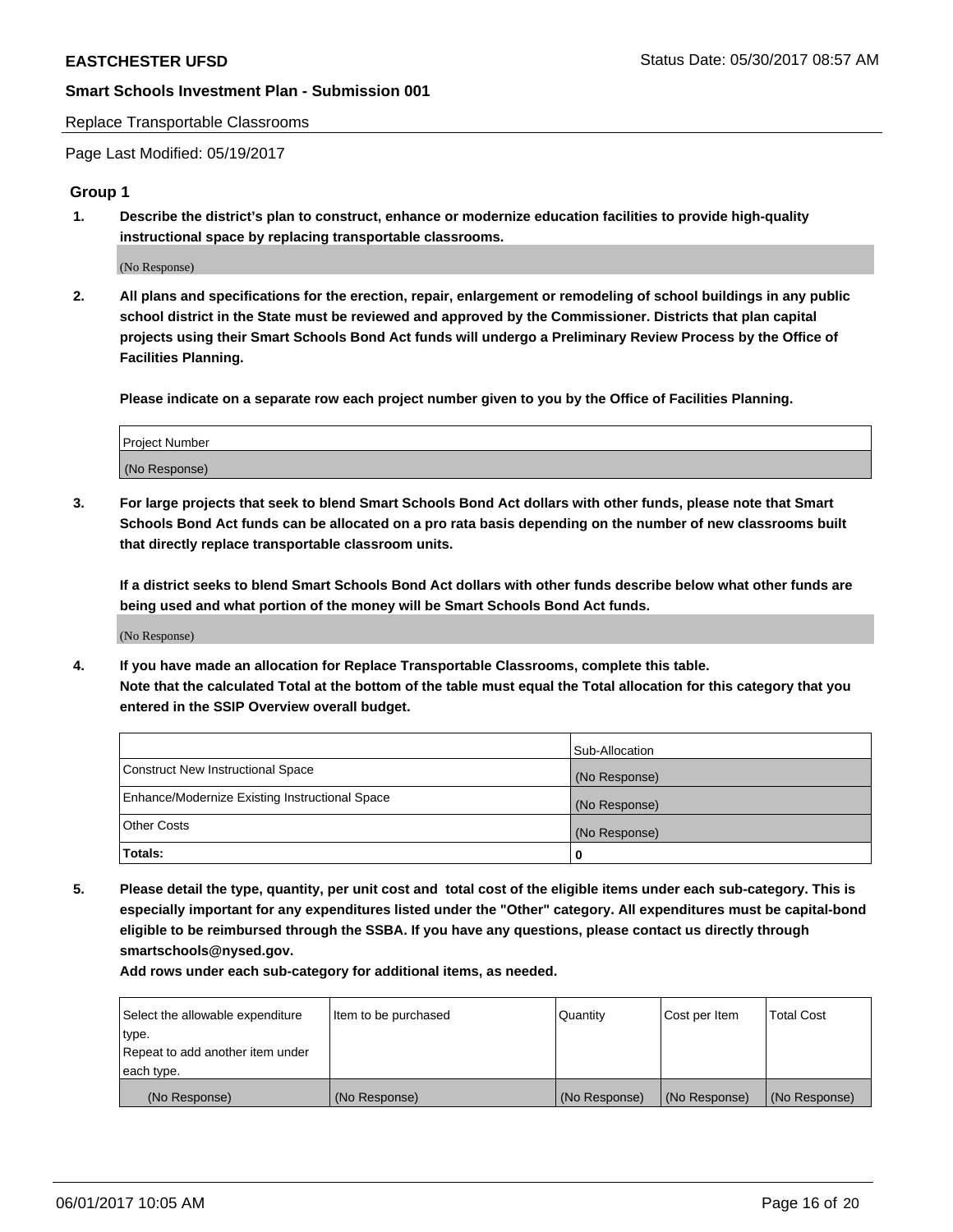#### High-Tech Security Features

Page Last Modified: 05/19/2017

### **Group 1**

**1. Describe how you intend to use Smart Schools Bond Act funds to install high-tech security features in school buildings and on school campuses.**

(No Response)

**2. All plans and specifications for the erection, repair, enlargement or remodeling of school buildings in any public school district in the State must be reviewed and approved by the Commissioner. Districts that plan capital projects using their Smart Schools Bond Act funds will undergo a Preliminary Review Process by the Office of Facilities Planning.** 

**Please indicate on a separate row each project number given to you by the Office of Facilities Planning.**

| Project Number |  |
|----------------|--|
|                |  |
| (No Response)  |  |

- **3. Was your project deemed eligible for streamlined Review?**
	- Yes  $\hfill \square$  No
- **4. Include the name and license number of the architect or engineer of record.**

| Name          | License Number |
|---------------|----------------|
| (No Response) | (No Response)  |

**5. If you have made an allocation for High-Tech Security Features, complete this table. Note that the calculated Total at the bottom of the table must equal the Total allocation for this category that you entered in the SSIP Overview overall budget.**

|                                                      | Sub-Allocation |
|------------------------------------------------------|----------------|
| Capital-Intensive Security Project (Standard Review) | (No Response)  |
| <b>Electronic Security System</b>                    | (No Response)  |
| <b>Entry Control System</b>                          | (No Response)  |
| Approved Door Hardening Project                      | (No Response)  |
| <b>Other Costs</b>                                   | (No Response)  |
| Totals:                                              | 0              |

**6. Please detail the type, quantity, per unit cost and total cost of the eligible items under each sub-category. This is especially important for any expenditures listed under the "Other" category. All expenditures must be capital-bond eligible to be reimbursed through the SSBA. If you have any questions, please contact us directly through smartschools@nysed.gov.**

| Select the allowable expenditure | Item to be purchased | Quantity | Cost per Item | <b>Total Cost</b> |
|----------------------------------|----------------------|----------|---------------|-------------------|
| type.                            |                      |          |               |                   |
| Repeat to add another item under |                      |          |               |                   |
| each type.                       |                      |          |               |                   |
| (No Response)                    | (No Response)        |          |               |                   |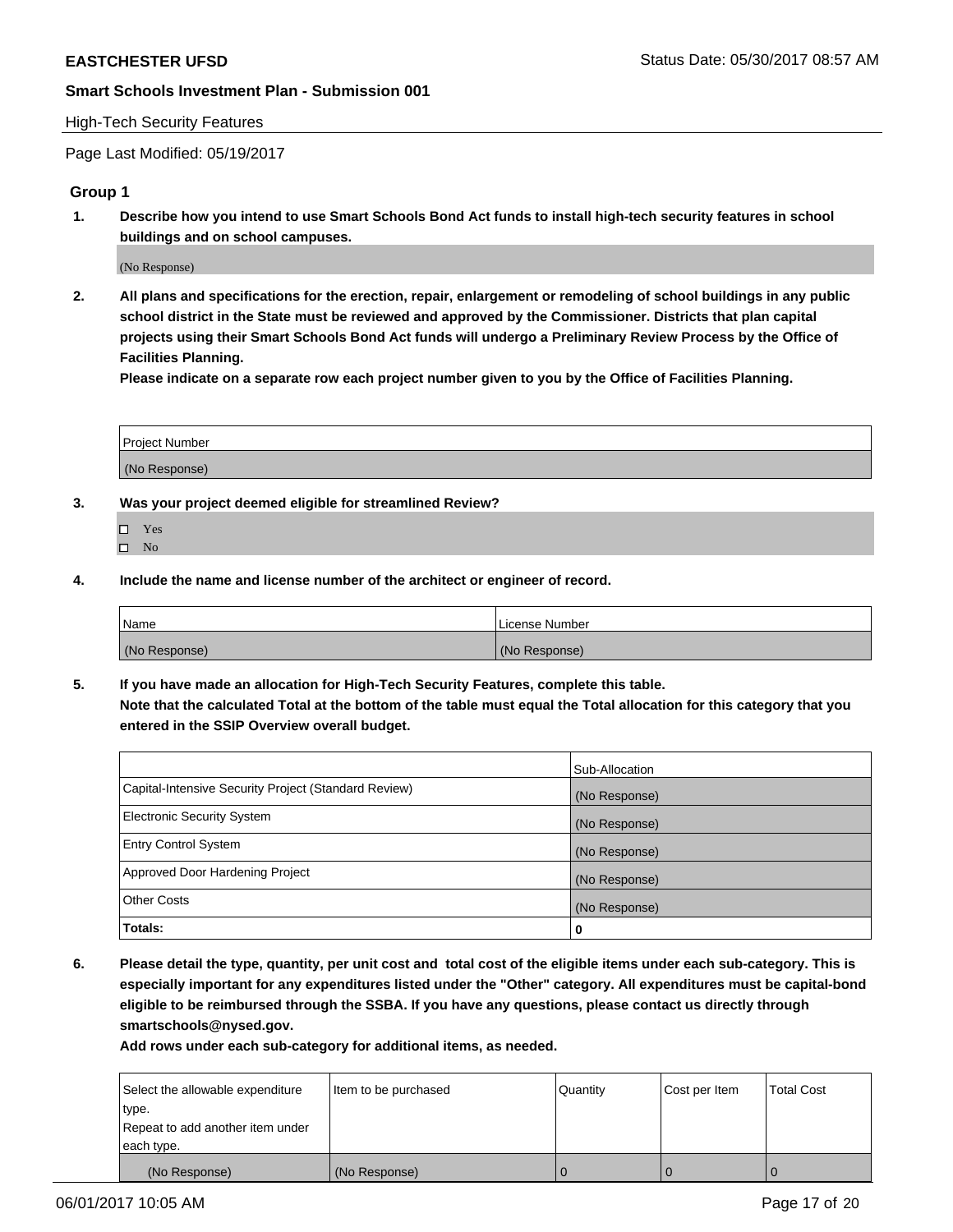# High-Tech Security Features

Page Last Modified: 05/19/2017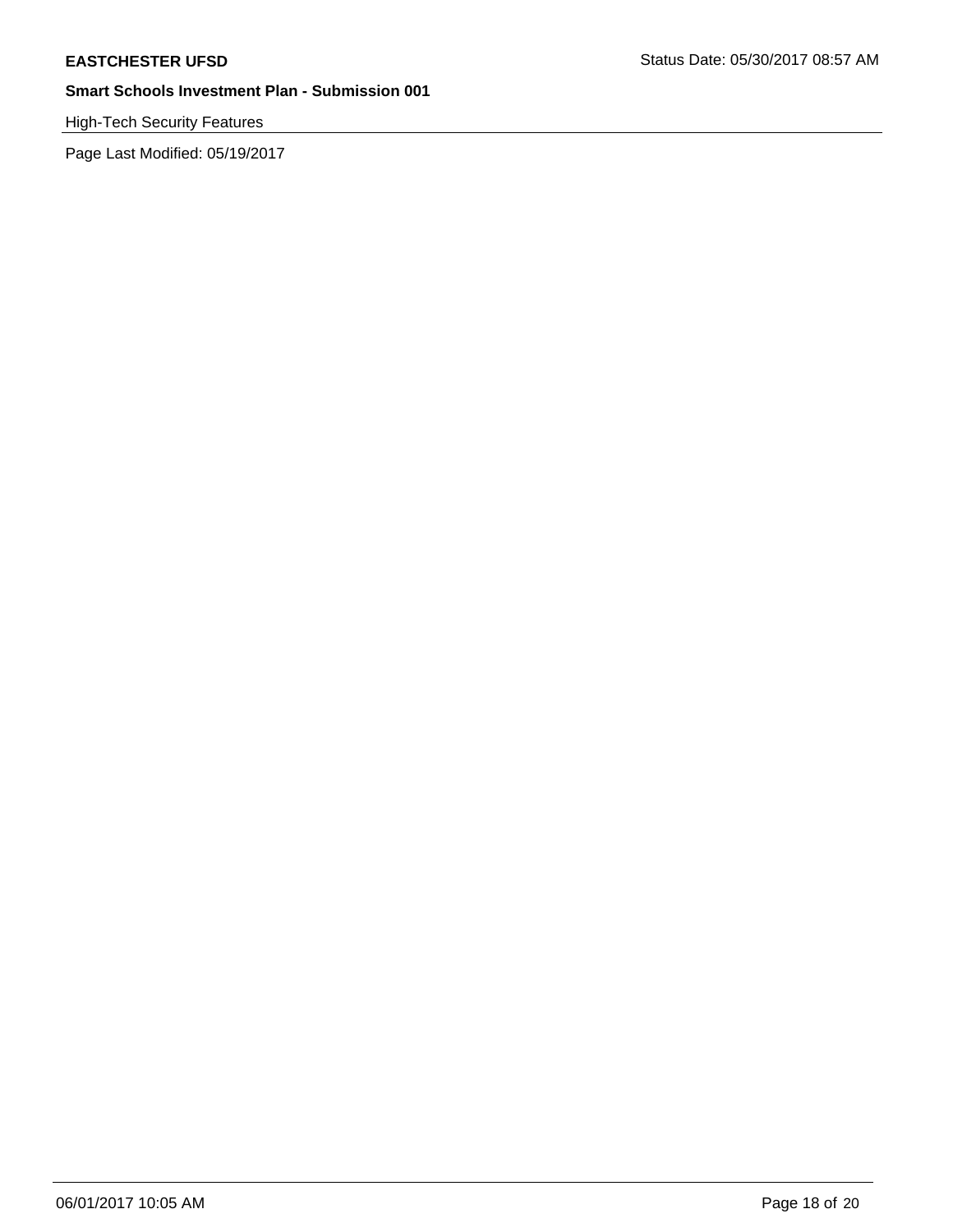Report

Page Last Modified: 05/19/2017